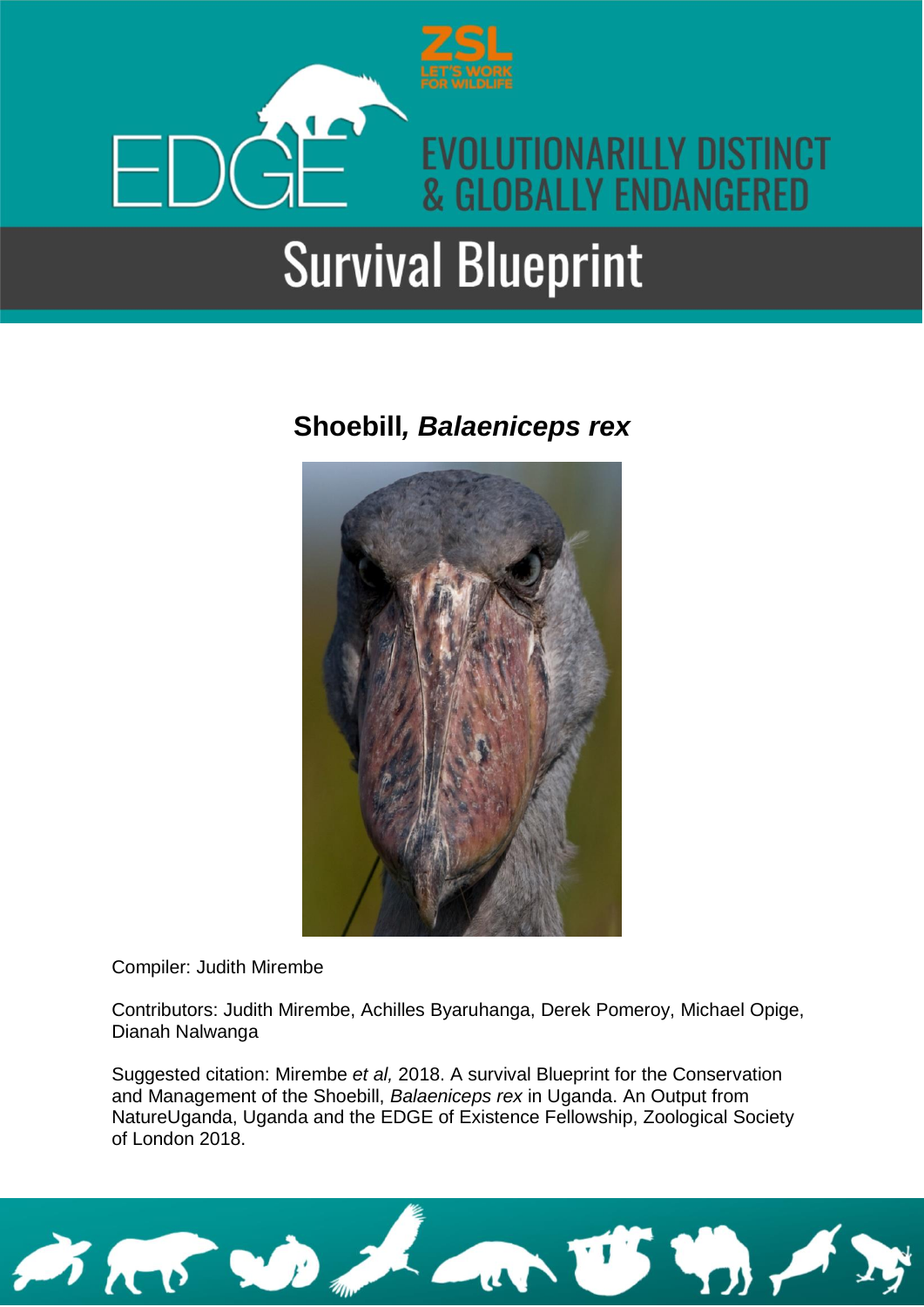



### **1. STATUS REVIEW**

### **1.1 Taxonomy:**

Kingdom: **Animalia**

Order**: Pelicaniformes** Formerly included in **Cicorniformes**

Family: **Balaenicipitidae** 

Genus: *Balaeniceps*

Species: *Balaeniceps rex*

### **1.2 Distribution and population status:**

### **1.2.1 Global distribution:**

| <b>Country</b> | <b>Population</b><br>estimate<br>(plus references)                                              | <b>Distribution</b>                                                                                                                                                                                                                                                                                     | <b>Population trend</b><br>(plus references)                                                                                                                                                                                            | <b>Notes</b>                                                                                                                                                                                        |
|----------------|-------------------------------------------------------------------------------------------------|---------------------------------------------------------------------------------------------------------------------------------------------------------------------------------------------------------------------------------------------------------------------------------------------------------|-----------------------------------------------------------------------------------------------------------------------------------------------------------------------------------------------------------------------------------------|-----------------------------------------------------------------------------------------------------------------------------------------------------------------------------------------------------|
| Uganda         | 100-300 pairs<br>(Carswell, Pomeroy,<br>Reynolds, & Tushabe,<br>2005)<br>100-200 (Briggs, 2007) | Found in 12 of the 34<br><b>Important Bird Areas</b><br>(IBAs) (Byaruhanga,<br>Kasoma, & Pomeroy,<br>2001)<br>Wetlands on the<br>shores the Nile<br>Valley, and lakes<br>such as Lake<br>Victoria, Lake<br>George, Albert,<br>Kyoga, Rice<br>schemes (Modified<br>wetlands) and other<br>suitable areas | No clear trend<br>information since the<br>species appears<br>scattered across<br>suitable wetlands<br>across the country<br>(Dodman, 2013)<br>however it is assumed<br>to be decreasing due<br>to the growing<br>magnitude of threats. | No recent<br>estimates of the<br>population size<br>across the whole<br>country.<br>Only data<br>available is from<br>the NatureUganda<br>bi-annual<br>waterbird census<br>in a few of the<br>IBAs. |
| South Sudan    | 5000 individuals<br>(Briggs, 2007)                                                              | South Sudan                                                                                                                                                                                                                                                                                             | Declining                                                                                                                                                                                                                               | Holds 50-80% of<br>total species<br>population.                                                                                                                                                     |
| Ethiopia       | <50 individuals<br>(Dodman, 2013)                                                               | Across the country                                                                                                                                                                                                                                                                                      | Declining                                                                                                                                                                                                                               |                                                                                                                                                                                                     |
| DR Congo       | <1000 individuals<br>(Dodman, 2013)                                                             |                                                                                                                                                                                                                                                                                                         | Declining                                                                                                                                                                                                                               |                                                                                                                                                                                                     |
| Rwanda         | <50 individuals<br>(Dodman, 2013)                                                               | Across the country                                                                                                                                                                                                                                                                                      | Declining                                                                                                                                                                                                                               |                                                                                                                                                                                                     |
| Tanzania       | 100-500 (Dinsen and<br>Baker, 2006)<br>A few hundred (Briggs,<br>2007)                          | Western TZ<br>Malagarasi Region                                                                                                                                                                                                                                                                         | Declining                                                                                                                                                                                                                               | The species is not<br>well represented<br>in the NPs but<br>occurs in a few<br>game reserves                                                                                                        |

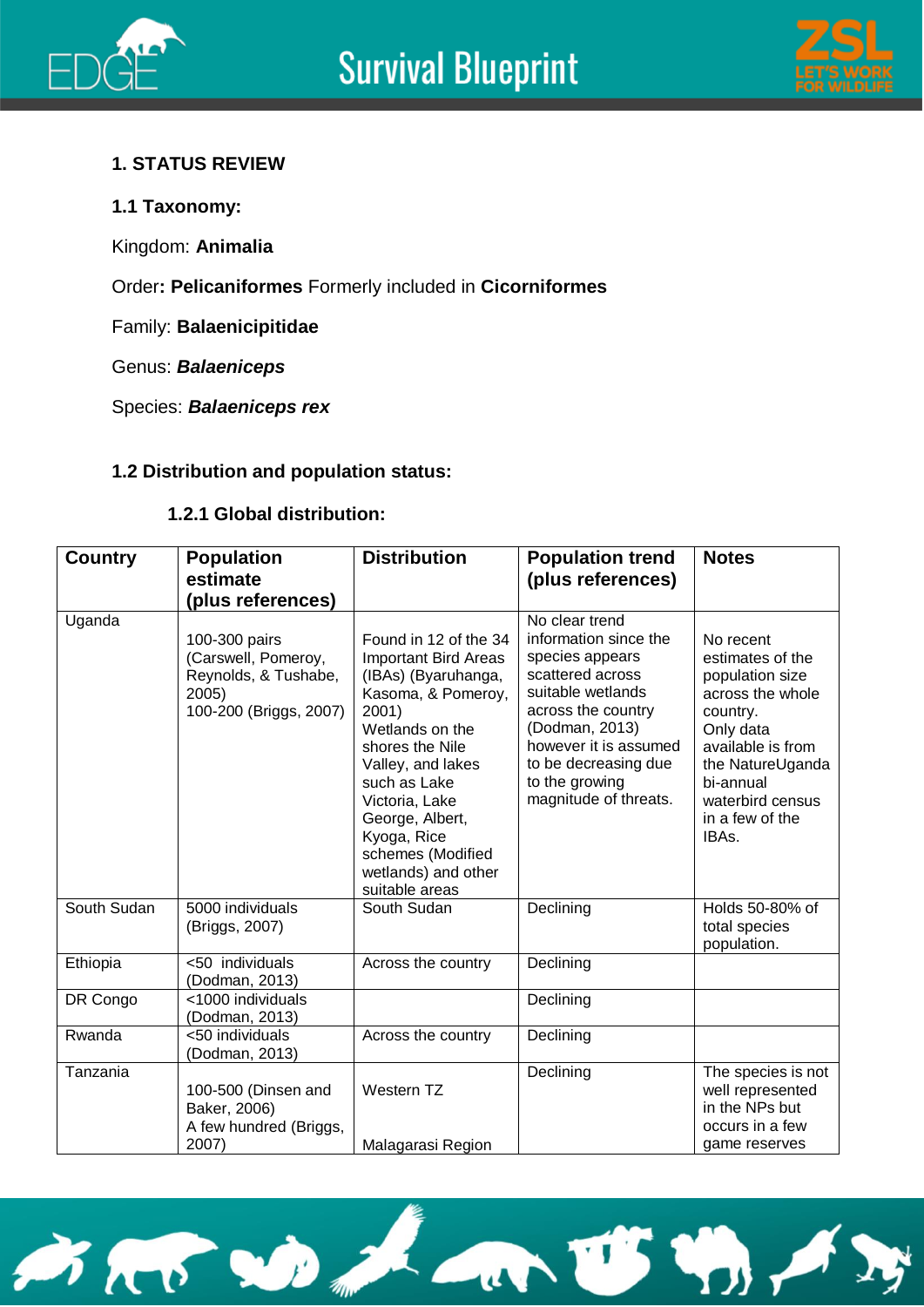



| Zambia                            | 1760 (Roxburgh &<br>Buchanan, 2010) | Bangweulu Swamp           | Declining | Bangweulu<br>wetland forms the<br>most southerly<br>site with a<br>resident breeding<br>Shoebill<br>population within<br>the species home<br>range, |
|-----------------------------------|-------------------------------------|---------------------------|-----------|-----------------------------------------------------------------------------------------------------------------------------------------------------|
| Burundi                           |                                     |                           | N/A       | N/A                                                                                                                                                 |
|                                   | Unknown                             | Unknown                   |           |                                                                                                                                                     |
| Kenya                             | 1 Immature (B.Finch,<br>2012)       | Yala Swamp<br>Amboseli Np |           | Vagrant records                                                                                                                                     |
| <b>Central Africa</b><br>Republic | Unknown                             | Unknown                   |           | Irregular visitors                                                                                                                                  |

### **1.2.2 Local distribution:**

| <b>Country</b> | <b>Region /</b><br>province   | <b>Site</b>                           | Level of<br><b>Protection</b>  | <b>Population</b><br>size | Reference(s)                                                                                                                           | <b>Notes</b>                                                                                                                                                                                |
|----------------|-------------------------------|---------------------------------------|--------------------------------|---------------------------|----------------------------------------------------------------------------------------------------------------------------------------|---------------------------------------------------------------------------------------------------------------------------------------------------------------------------------------------|
| Uganda         | Shores of<br>Lake<br>Victoria | Mabamba<br>Swamp                      | Ramsar, IBA                    | <b>Unknown</b>            | N/A                                                                                                                                    | The IBAs and<br>some of the<br>Ramsar sites<br>are monitored<br>under the<br><b>Nature</b> Uganda<br>waterbird<br>monitoring<br>scheme and the<br>Shoebill is part<br>of the water<br>birds |
|                |                               | Makanaga<br>Wetland                   | Community<br>Conserved<br>Area | Unknown                   | N/A                                                                                                                                    |                                                                                                                                                                                             |
|                |                               | Sangobay<br>Area                      | <b>IBA</b>                     | Unknown                   | <b>NA</b>                                                                                                                              |                                                                                                                                                                                             |
|                |                               | Lutembe Bay                           | IBA/Ramsar<br><b>Site</b>      | Unknown                   | <b>NA</b>                                                                                                                              |                                                                                                                                                                                             |
|                | Northern<br>Uganda            | Murchison<br>Falls NP<br>(Nile Delta) | National<br>Park               | $>60$                     | (Sempala,<br>1999)<br>(unpublished).<br>Msc study on<br>the Shoebill<br>Status and<br>distribution in<br><b>Murchison Falls</b><br>NP. |                                                                                                                                                                                             |
|                | Western<br>Uganda             | Queen<br>Elizabeth NP                 | National<br>Park               | Unknown                   | <b>NA</b>                                                                                                                              |                                                                                                                                                                                             |
|                |                               | Toro-Semiliki<br>Reserve              | National<br>Park               |                           |                                                                                                                                        |                                                                                                                                                                                             |

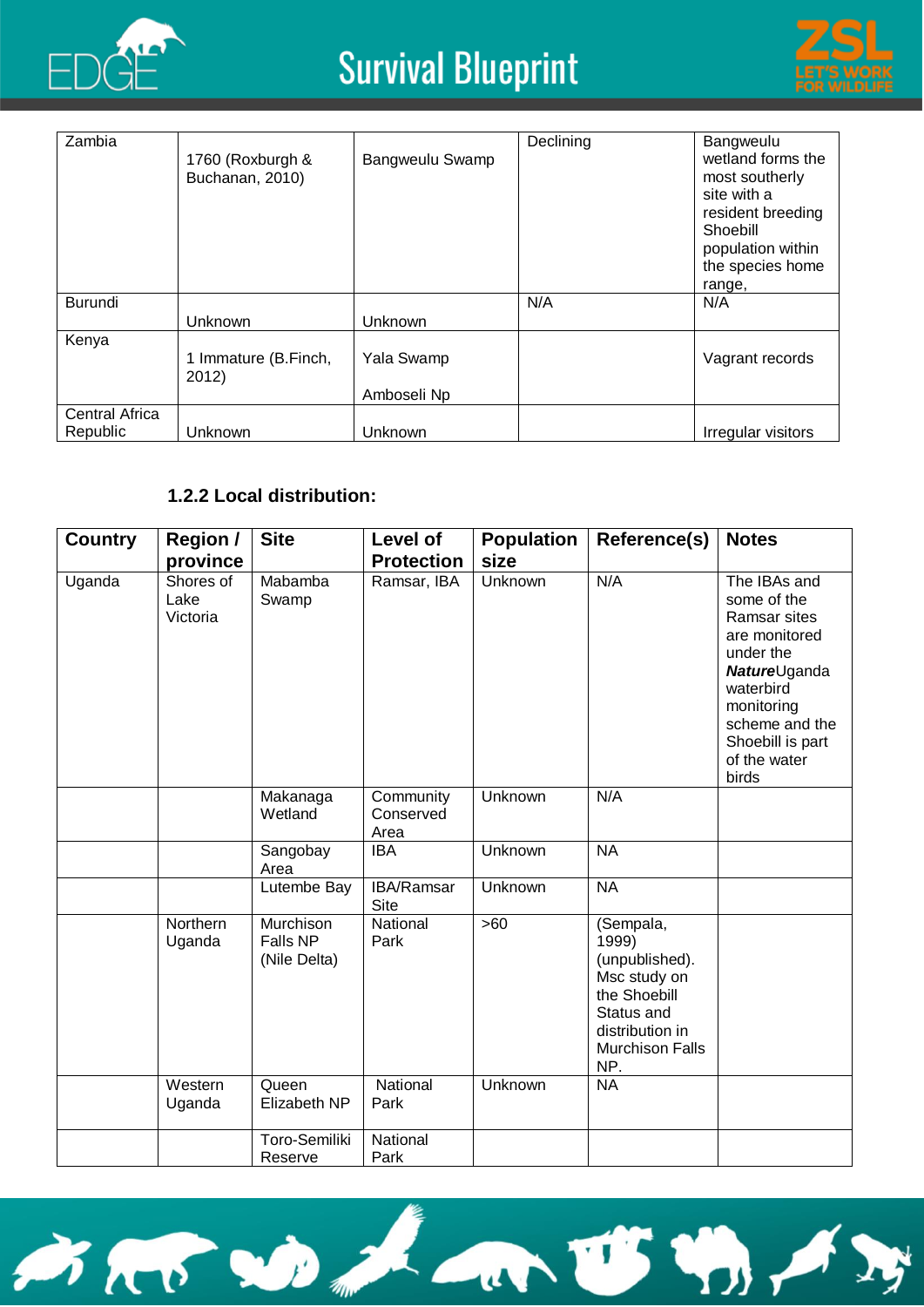



|       | Central<br>Uganda | Nabajjuzi<br>Wetland                 | <b>IBA</b>  |         |                      |                                                                                                                                          |
|-------|-------------------|--------------------------------------|-------------|---------|----------------------|------------------------------------------------------------------------------------------------------------------------------------------|
|       | Central<br>Uganda |                                      |             |         |                      |                                                                                                                                          |
|       |                   |                                      |             |         |                      |                                                                                                                                          |
|       |                   | R.Katonga                            |             |         |                      |                                                                                                                                          |
|       |                   | Wetlands<br>Nakasongola              | No          |         |                      |                                                                                                                                          |
|       |                   | Wetlands                             | Protection  |         |                      |                                                                                                                                          |
|       |                   | Lugogo<br>Wetland                    | Sanctuary   |         |                      |                                                                                                                                          |
|       |                   | (Ziwa Rhino                          |             |         |                      |                                                                                                                                          |
|       |                   | Sanctuary)                           |             |         |                      |                                                                                                                                          |
|       | Eastern<br>Uganda | Lakes Kyoga<br>and Nakuwa            | Unprotected |         | (Dodman, 2013)       |                                                                                                                                          |
|       |                   | Lakes Opeta,<br><b>Bisina</b>        | <b>IBA</b>  |         | <b>Nature</b> Uganda |                                                                                                                                          |
|       |                   | Kibimba Rice<br>Scheme               | <b>IBA</b>  | Unknown |                      |                                                                                                                                          |
| South | South             | Sudd Region                          |             |         |                      | 50-80% of global                                                                                                                         |
| Sudan | Sudan             | Lol River                            |             | Unknown | (Guillet, 1978)      | population<br>Contains                                                                                                                   |
|       |                   | System                               |             |         |                      | Suitable nesting<br>and breeding<br>sites                                                                                                |
|       |                   | Pongo River<br>System                |             | Unknown |                      |                                                                                                                                          |
|       |                   | <b>Jur River</b><br>System           |             | Unknown |                      | Threats such as<br>cattle grazing,<br>burning and<br>fishing making<br>shoebills<br>abandon sites                                        |
|       |                   | Bahr el<br>Ghazal                    |             | Unknown |                      | Threats such as<br>cattle grazing,<br>burning and<br>fishing making<br>shoebills<br>abandon sites                                        |
|       |                   | Tonj River<br>System                 |             | Unknown |                      | Shoebill<br>occupies<br>patches of<br>suitable area<br>whereas the<br>others are<br>heavily disturbed<br>by fire, cattle<br>and farming. |
|       |                   | Bar Gel and<br>Naam<br><b>System</b> |             | Unknown |                      | High disturbance<br>of fishing<br>shoebills                                                                                              |
|       |                   | Lau River                            |             | Unknown |                      | Seasonal river                                                                                                                           |
|       |                   | System                               |             |         |                      |                                                                                                                                          |

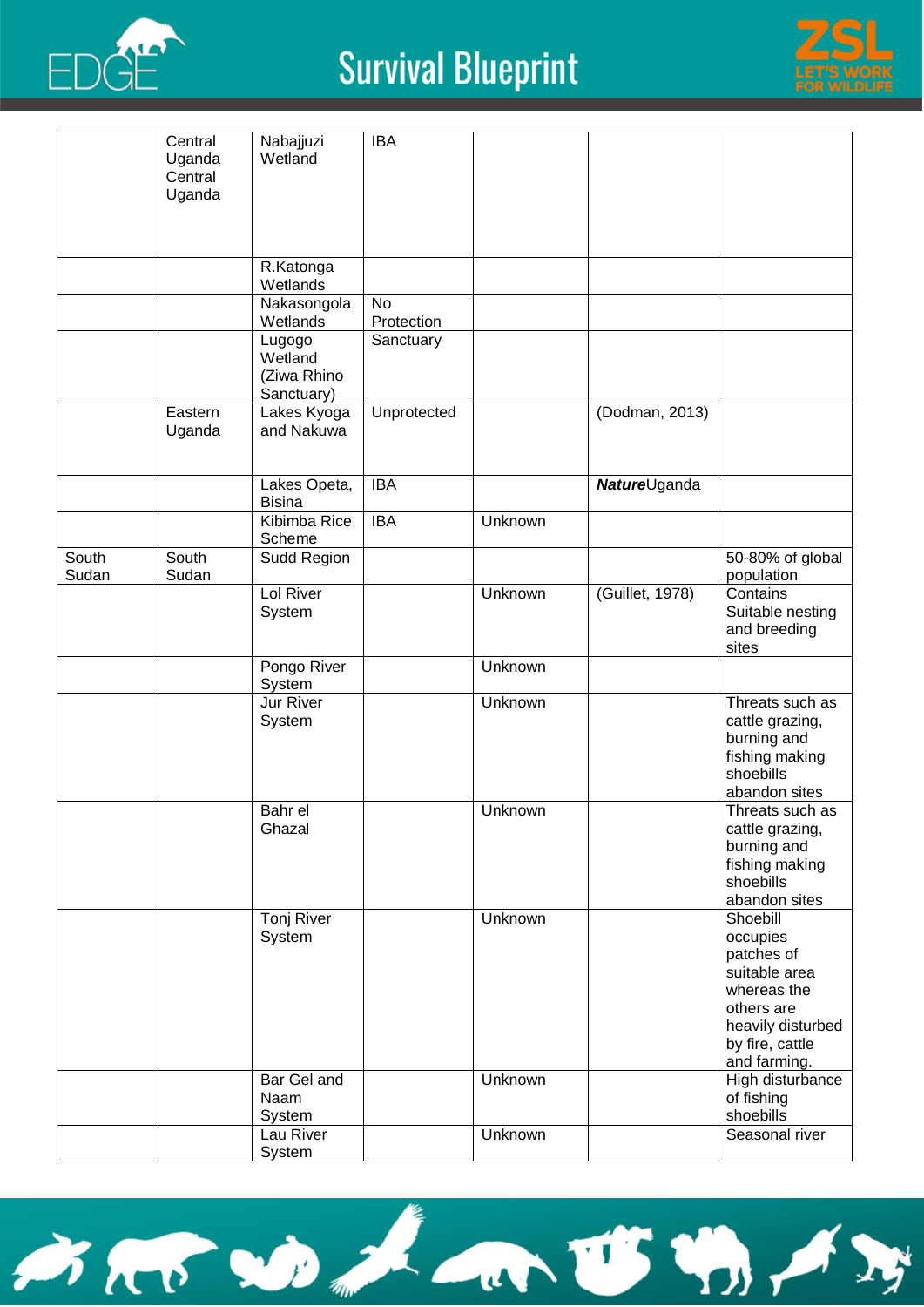



|                                |                             | Bahr el Jebel                          |                            | Unknown                            |                                   | The Islands of<br>floating<br>vegetation<br>provide suitable<br>nesting sites                                                             |
|--------------------------------|-----------------------------|----------------------------------------|----------------------------|------------------------------------|-----------------------------------|-------------------------------------------------------------------------------------------------------------------------------------------|
| Ethiopia                       | Western<br>Ethiopia         | Gambella<br>Wetlands                   |                            |                                    | (Dodman, 2013)                    |                                                                                                                                           |
|                                |                             | Weyto River                            | Unprotected                | Unknown                            |                                   | Unprotected<br>despite being<br>near to<br>Stephanie NP                                                                                   |
| Zambia                         | Northern<br>Zambia          | Wetlands of<br><b>Mweru</b><br>wantipa |                            |                                    |                                   |                                                                                                                                           |
|                                | North-<br>eastern<br>Zambia | Bangweulu<br>wetlands                  | IBA, Ramsar<br><b>Site</b> | Approximately<br>1296 birds        | (Roxburgh &<br>Buchanan,<br>2010) | Most of the<br>Bangweulu is<br>under protection                                                                                           |
| Tanzania                       | Western<br>Tanzania         | Malagarasi-<br>Muyobozi<br>Ramsar      | Protected                  | A few<br>hundred<br>(Briggs, 2007) | (Dodman, 2013)                    | However, still<br>faces a number<br>of threats. The<br>Shoebill is not<br>well represented<br>in NPs, found in<br>a few game<br>reserves. |
| Rwanda                         | Eastern<br>Rwanda           | Akagera<br>Wetlands                    | Protected<br>Area          | Unknown                            | N/A                               | N/A                                                                                                                                       |
| DR Congo                       | Katanga<br>Province         | Parc National<br>d' Upembe             | Protected<br>Area          | Unknown                            | (Dodman, 2013)                    | Main area<br>supporting<br>shoebills                                                                                                      |
| <b>Burundi</b>                 |                             | Malagarazi<br>wetlands                 |                            |                                    |                                   |                                                                                                                                           |
| Kenya                          |                             | Yala Swamp                             | <b>IBA</b>                 |                                    |                                   | Vagrant records                                                                                                                           |
| Central<br>African<br>Republic | Unknown                     | Unknown                                |                            | Unknown                            | Unknown                           | <b>Irregular Visitor</b>                                                                                                                  |

#### **1.3 Protection status:**

The Shoebill, *Balaeniceps rex* is Vulnerable (VU) according to the IUCN Red Data List and Endangered (EN) on the Uganda National Redlist for Birds and is protected in all its range states. An International Single Species' Action Plan for the Shoebill has been published whose overall goal is to increase the Shoebill's population size and maintain its current range (Dodman, 2013). Wetlands in Uganda are held by the Government in trust for the people, in addition some of the wetlands fall under protected areas, Ramsar and IBA statuses which foster some protection for the species

#### **1.4 Ecology, behaviour and habitat requirements:**

The Shoebill is sedentary and is not migratory, but makes seasonal movements to find optimal feeding areas and due to significant water level variations, that may have a significant effect on their habitat (Dodman, 2013). Shoebills gain sexual maturity at 3-4 years and are monogamous (BirdLife International, 2018) . They are able to lay 1-3 eggs, at an interval of 5 days with one chick usually fledging to maturity due to siblicide, where the older chick kills the younger one (Dodman, 2013). This siblicide was illustrated by the video footage of taken from Bangweulu Wetlands in Zambia (BBC 2013). The Shoebill predominantly feeds on fish often showing a preference for lung fish *Protopterus aethiopicus* but may take other fish species

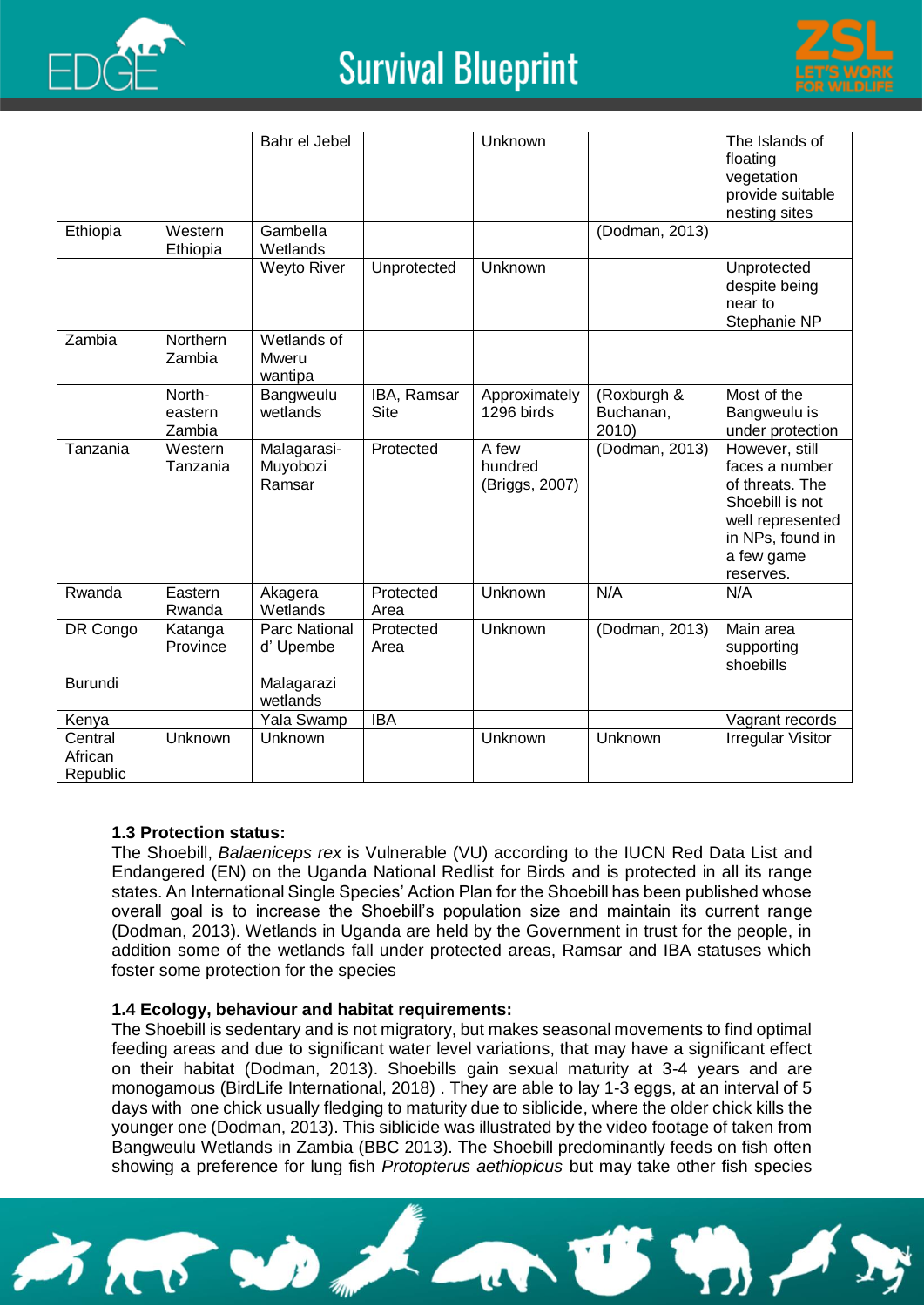



(Guillet, 1979) and other aquatic animals like amphibians, reptiles and small waterfowl (Hancock et al., 1992).

The Shoebill inhabits fresh water swamps ranging from extensive open swamps of the Sudd region in South Sudan to relatively small swamp-dominated lakes in Uganda (Dodman, 2013). They prefer feeding in areas where there is relatively low oxygen in the water and plenty of fish (i.e. floating vegetation, rooted vegetation on edges of open water channels or channels with sparse emergent vegetation) (Guillet, 1978). They are frequently seen in large undisturbed wetlands overgrown with vegetation, grasses, reeds and papyrus, but prefer to roost in vegetation that is shorter than the adult height and easy to penetrate, occasionally perching in trees (Brown, Urban, & Newman, 1982; Hancock, Kushlan, & Kahl, 1992)

#### **1.5 Threat analysis:**

Threats facing the Shoebill are divided into four groups according to (Dodman, 2013) and these are;

- Threats causing increased mortality; fire, illegal trade, potential legal international trade, subsistence hunting and killing by fishermen.
- Threats contributing to low productivity: livestock disturbance, disturbance by fishermen, removal of eggs by fishermen, settlements (camps), disturbance by river transport, papyrus cutters, flooding of nest areas, kleptoparasitism/foraging interference.
- Threats causing habitat loss, fragmentation and degradation; fire, oil and gas, mineral exploration and extraction, agriculture development, dredging canals, overgrazing, siltation, invasive species, horticulture, papyrus harvesting, climate change.
- Information gaps preventing effective conservation action (e.g. lack of knowledge of key breeding areas, ecology, distribution and threats).

| Below is a summary of some of the threats: |  |
|--------------------------------------------|--|
|                                            |  |

| <b>Threat</b>                                    | Description of how this threat impacts the species                                                                                                                                                                                                                                                                                                                                                                                                                                                                                                                                                                                                      | Intensity of threat<br>(low, medium, high,<br>critical or unknown) |
|--------------------------------------------------|---------------------------------------------------------------------------------------------------------------------------------------------------------------------------------------------------------------------------------------------------------------------------------------------------------------------------------------------------------------------------------------------------------------------------------------------------------------------------------------------------------------------------------------------------------------------------------------------------------------------------------------------------------|--------------------------------------------------------------------|
| Fire/Burning                                     | Burning is done as a wetland management tool (controlled), to create<br>room for agriculture as well as hunting purposes.<br>Local people carry out hunting of the Sitatunga, a shy antelope that<br>inhabits wetlands. They burn the wetland vegetation to create access<br>routes and also to allow new palatable grass sprout for the antelope<br>to graze. Some fires are set up accidentally by fishermen as they<br>make temporary fires to prepare food. Shoebill young and eggs are<br>killed in these fires, nests and important habitat are damaged. The<br>fire may be set from a small village but quickly spreads all over the<br>wetland. | Critical                                                           |
| <b>Illegal Trade</b>                             | Local people neighbouring Shoebill habitats sell the Shoebill young<br>and eggs to people posing as tourists for zoos abroad.                                                                                                                                                                                                                                                                                                                                                                                                                                                                                                                           | High                                                               |
| Disturbance by<br>fishermen                      | Fishermen canoes often scare away the Shoebill as they carry about<br>normal fishing activity, since the shoebills are sensitive to any form of<br>human disturbance. Whereas some fishermen intentionally chase<br>away the Shoebill from its feeding areas due to competition for fish.<br>Channels frequented by fishermen canoes tend to have no Shoebills<br>at that particular time.                                                                                                                                                                                                                                                              | High                                                               |
| Disturbance by<br>tourist and<br>transport boats | With a small population left only in a few countries in Africa, the<br>Shoebill is top on the list for any bird watcher's safari in Africa.<br>Tourists often use canoes that have engines and these tend to make                                                                                                                                                                                                                                                                                                                                                                                                                                       | Low                                                                |

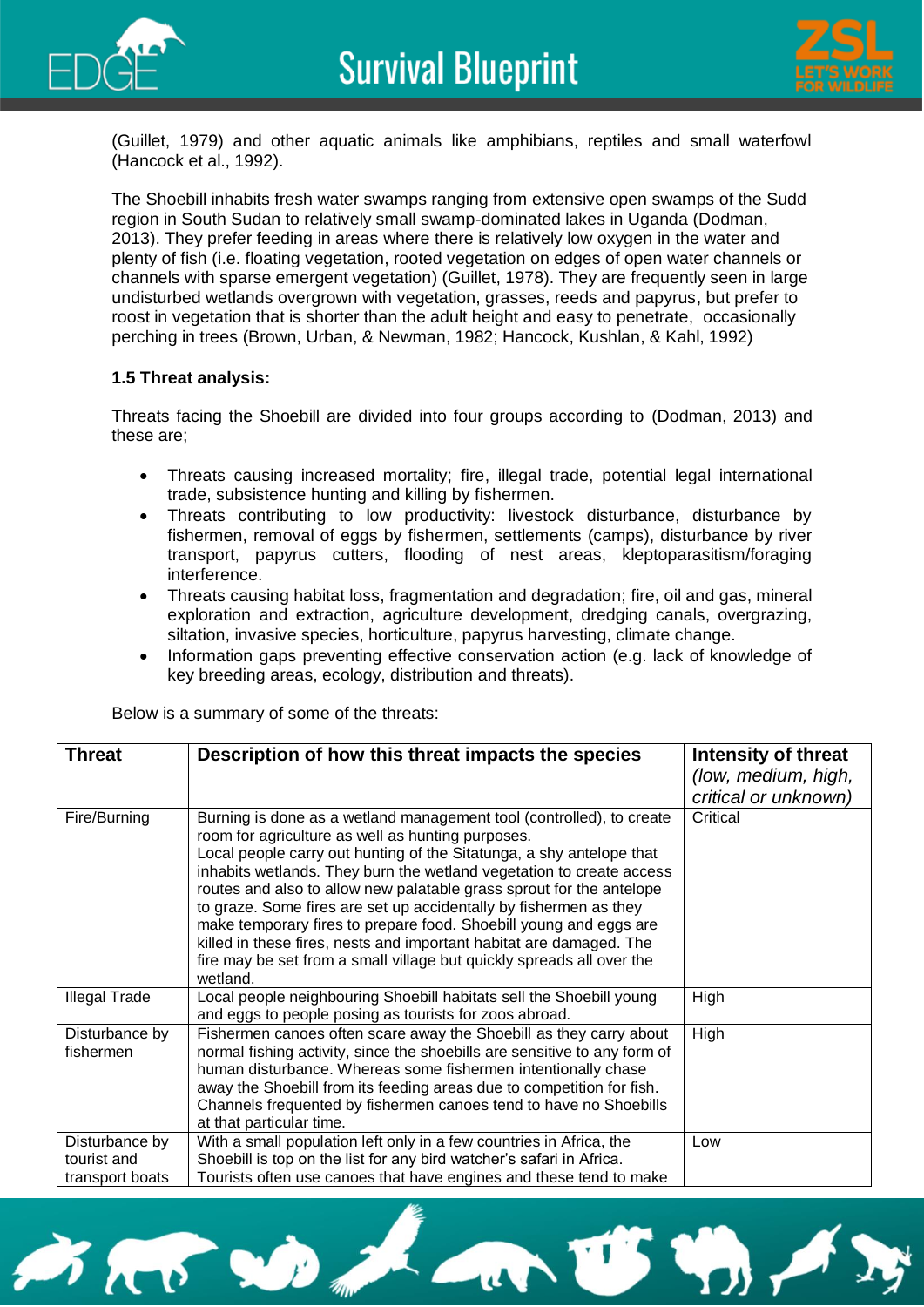



|                        | noise and also they may spill oils in the water. The people on the<br>boats may also drop rubbish in the wetlands. This in the long run will<br>contribute to low productivity of the species. Some tourists get very<br>close to the Shoebill thus putting it on tension and disrupting its<br>normal activity patterns. |                |
|------------------------|---------------------------------------------------------------------------------------------------------------------------------------------------------------------------------------------------------------------------------------------------------------------------------------------------------------------------|----------------|
| Climate Change         | Long dry spells lead to drying up of wetlands whereas heavy rains<br>lead to flooding of the habitat. The floods may carry away shoebill<br>nests and young and shoebills prefer feeding in shallow water.<br>Climate change exacerbates the other threats.                                                               | Medium         |
| <b>Settlements</b>     | Fishermen camps set up in the wetlands, which compete for space<br>with the Shoebill. These however are useful especially in monitoring<br>the species' movements. However, if they are many, they will disrupt<br>the species.                                                                                           | Low            |
| Resource<br>harvesting | Harvesting of papyrus, cattle feeds, grass for thatching houses.<br>Depending on the scale, this may be dangerous as it causes<br>disturbance.                                                                                                                                                                            | Low            |
| Sand Mining            | Mining of sand involves excavations where the land is stripped of its<br>vegetation creating pools of water. This makes the habitat unsuitable.                                                                                                                                                                           | <b>Unknown</b> |
| Agriculture            | Crop growing happening at the edges of the wetland may in the long<br>run interfere with the Shoebill habitat.                                                                                                                                                                                                            | Low            |

### **1.6 Stakeholder analysis:**

| <b>Country</b> | <b>Stakeholder</b>                                                                                                                                                                                                                                                            | Stakeholder's<br>interest in the<br>species'<br>conservation                                                                                                                                   | <b>Current</b><br>activities                                                                                                                                     | <b>Impact</b><br>(positive,<br>negative<br>or both) | Intensity of<br>impact<br>(low,<br>medium,<br>high or<br>critical) |
|----------------|-------------------------------------------------------------------------------------------------------------------------------------------------------------------------------------------------------------------------------------------------------------------------------|------------------------------------------------------------------------------------------------------------------------------------------------------------------------------------------------|------------------------------------------------------------------------------------------------------------------------------------------------------------------|-----------------------------------------------------|--------------------------------------------------------------------|
| Uganda         | <b>Community Site</b><br>Support Groups e.g<br>Mabamba Wetland<br>Groups for example;<br>Eco-tourism<br><b>Association (MWETA)</b><br>Makanaga Wetland<br>Conservation<br>Association<br>(MAWECA).<br><b>Community Conserved</b><br>Areas groups (Lake<br>Bisina, Lake Opeta) | Community<br>Associations<br>that consists of<br>fishermen, bird<br>guides, boatmen<br>and crafts-<br>women.<br>Spearhead<br>conservation of<br>the wetland for<br>sustainable<br>livelihoods. | Eco-tourism,<br>resource<br>monitoring<br>Fishing, wetland<br>burning, wetland<br>resource<br>harvesting,<br>hunting                                             | <b>Both</b>                                         | Critical                                                           |
|                | Conservation<br>Organisations<br>(NatureUganda, FFI<br>and other Institutions)                                                                                                                                                                                                | <b>NGOs</b><br>spearheading<br>conservation<br>and research in<br>Uganda                                                                                                                       | <b>Building</b><br>capacity of the<br>local people in<br>monitoring,<br>Research and<br>Create<br>awareness on<br>threatened<br>species and<br>critical habitats | Positive                                            | High                                                               |

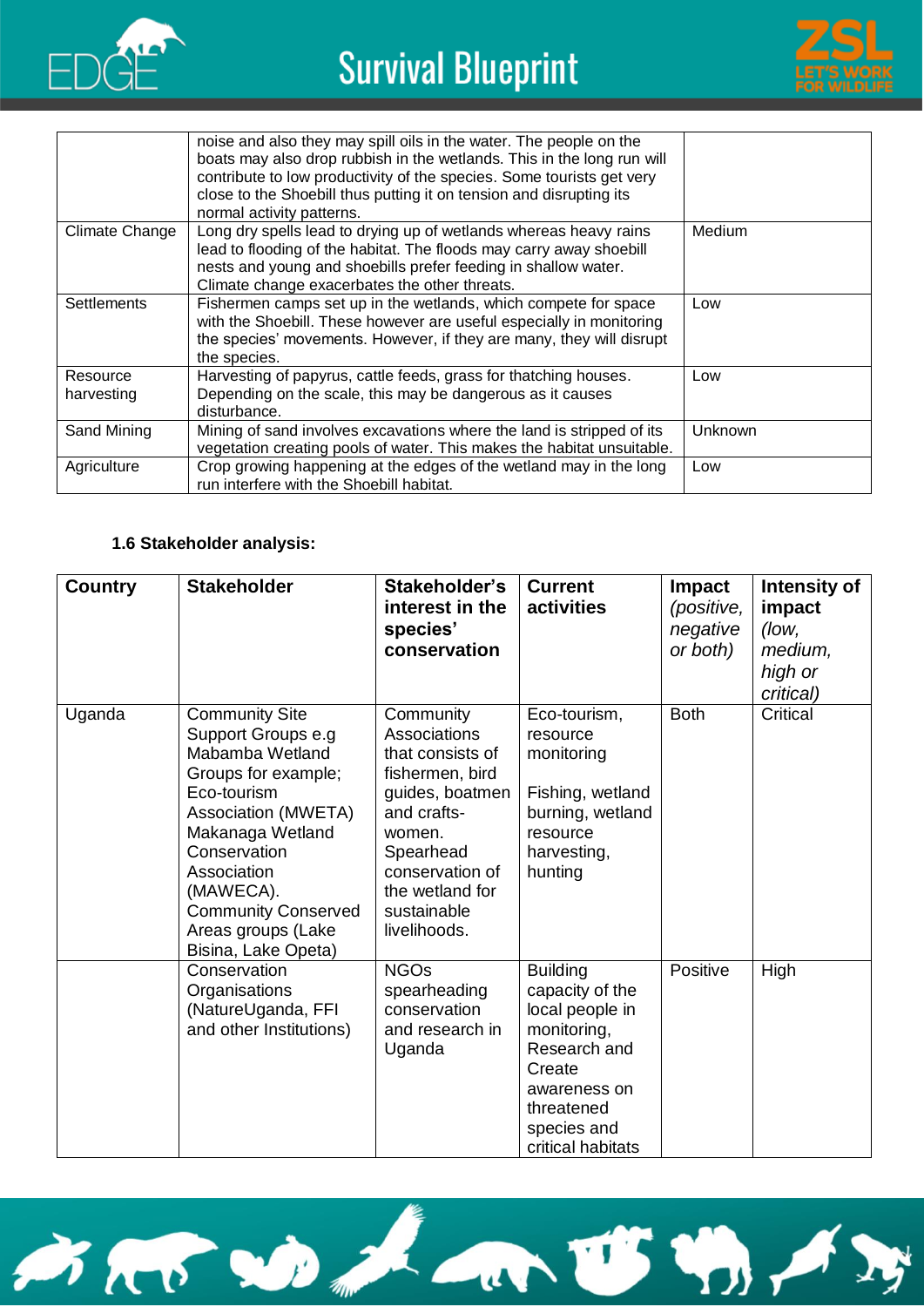



|                                            | Uganda Bird Guides'<br>Club                                                   | The species is a<br>tourist attraction                                                                                                                                        | <b>Training local</b><br>guides, eco-<br>tourism                                                                                                  | Positive    | High     |
|--------------------------------------------|-------------------------------------------------------------------------------|-------------------------------------------------------------------------------------------------------------------------------------------------------------------------------|---------------------------------------------------------------------------------------------------------------------------------------------------|-------------|----------|
|                                            | Uganda Wildlife<br><b>Education Center</b><br>(UWEC)/Zoo                      | Wellbeing of the<br>birds                                                                                                                                                     | Rehabilitate sick<br>birds, rescue<br>kidnapped<br>Shoebills                                                                                      | Positive    | High     |
|                                            | <b>Wetlands Management</b><br>Department (WMD)                                | Protection of all<br>wetlands in<br>Uganda                                                                                                                                    | They have the<br>overall mandate<br>in Uganda to<br>protect<br>wetlands.                                                                          | Positive    | Critical |
|                                            | <b>District Local</b><br>Governments (e.g.<br>Wakiso, Kumi, Katakwi<br>e.t.c) | The wetlands<br>have proved to<br>be important<br>sources of<br>livelihoods to<br>the surrounding<br>communities                                                              | Developing and<br>supporting the<br>implementation<br>of community<br>livelihoods.                                                                | <b>Both</b> | High     |
|                                            | Ministry of Tourism,<br><b>Wildlife and Antiquities</b><br>(MTWA)             | Promote<br>tourism, wildlife<br>and heritage<br>resources                                                                                                                     | Spearheads<br>development of<br>National<br>Species' Action<br>Plans                                                                              | Positive    | High     |
|                                            | <b>Uganda Wildlife</b><br>Authority                                           | Protection of all<br>wildlife in<br>Uganda                                                                                                                                    | Monitoring and<br>protection of<br>wildlife and their<br>habitats                                                                                 | Positive    | Critical |
| International<br>Agencies /<br><b>NGOs</b> | AEWA, African<br>Eurasian Waterbird<br>Agreement                              | Protection of<br>waterfowl along<br>migratory routes                                                                                                                          | Funder                                                                                                                                            | Positive    | High     |
|                                            | Wetlands International                                                        | Conservation of<br>birds                                                                                                                                                      | Funder                                                                                                                                            | Positive    | High     |
|                                            | <b>BirdLife International</b>                                                 | Conservation of<br>birds, habitats<br>and global<br>biodiversity                                                                                                              | Funder                                                                                                                                            | Positive    | High     |
|                                            | Flora and Fauna<br>International (FFI)                                        | FFI works to<br>protect<br>threatened<br>wildlife and<br>habitats.<br>It has worked<br>and empowered<br>communities<br>around the<br>shores of Lake<br>Victoria, in<br>Uganda | Implements<br>conservation<br>programmes in<br>areas on the<br>shores of Lake<br>Victoria for<br>example in<br>Makanaga and<br>Sango bay<br>areas | Positive    | High     |
| Species'<br>specialist<br>working<br>Group | Stork, Ibis and<br><b>Spoonbill Specialist</b><br>Group (IUCN)                | Conservation of<br>the species                                                                                                                                                | Collaborating in<br>conservation of<br>the species                                                                                                | Positive    | High     |

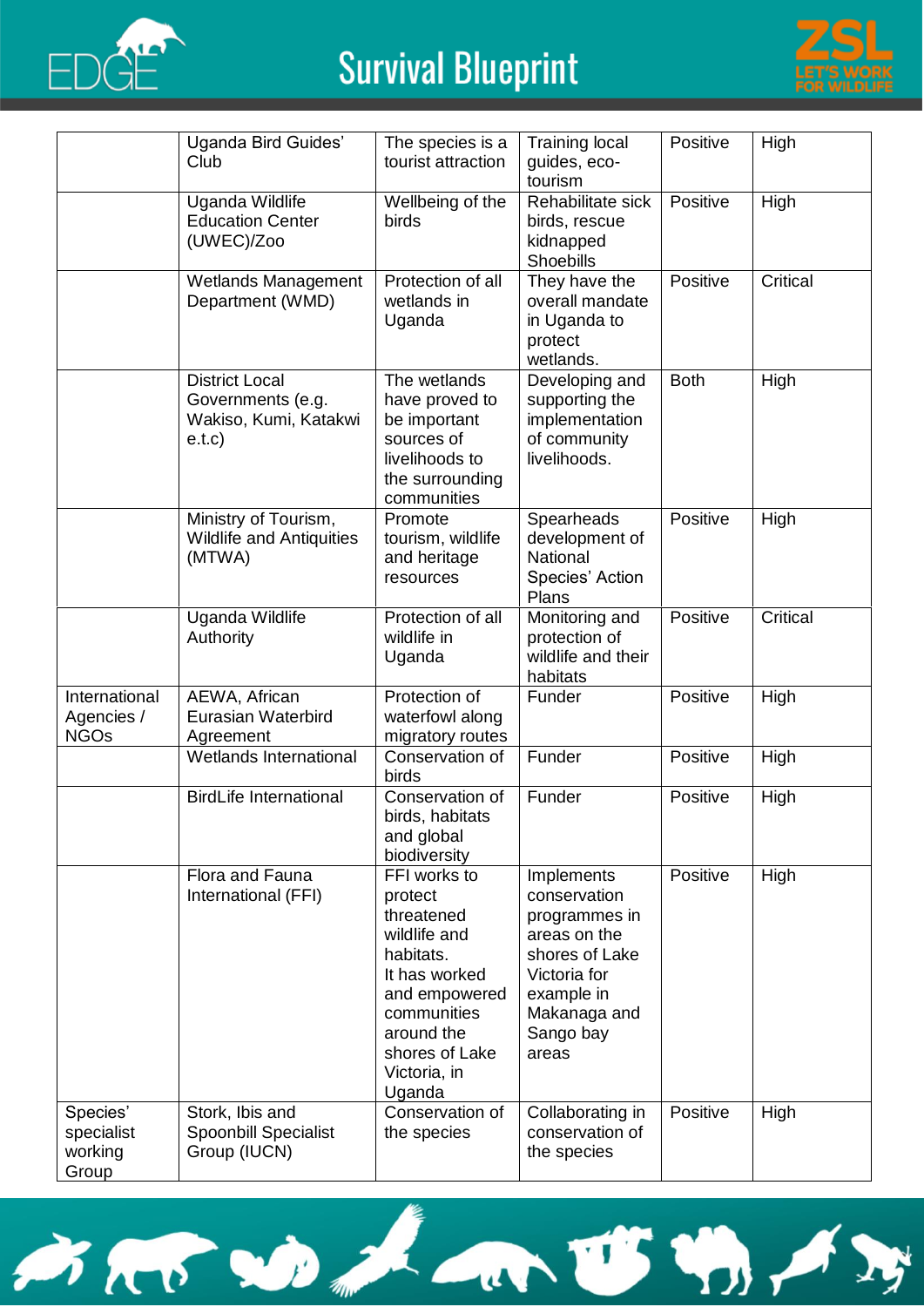





#### **1.7 Context and background information that will affect the success of any conservation action for this species:**

|                                                  | <b>Description</b>                                                                                                                                    | <b>Barriers to conservation</b>                                                                                                             | <b>Opportunities for conservation</b>                                                                      |
|--------------------------------------------------|-------------------------------------------------------------------------------------------------------------------------------------------------------|---------------------------------------------------------------------------------------------------------------------------------------------|------------------------------------------------------------------------------------------------------------|
| Socio-cultural effects and<br>cultural attitudes | Most of the locals in areas where the species<br>is resident do not eat birds.                                                                        |                                                                                                                                             | This protects the birds especially the<br>Shoebill.                                                        |
|                                                  | Localised capture for traditional/cultural<br>purposes in Uganda, food in Malagarasi<br>region in Tanzania (Dodman, 2013).                            | Decreasing local populations                                                                                                                | Rewarding people that rescue shoebills<br>would encourage others to save them.                             |
| <b>Economic implications</b>                     | The Shoebill is a big attraction to foreign<br>tourists thus foreign exchange.                                                                        | Eco-tourism activities may exert<br>pressure on the habitat.<br>Some of the clients connive with the<br>locals to traffic the species       | Eco-tourism is a source of livelihoods to<br>the local people.<br>Infrastructural development of the sites |
| <b>Existing conservation</b><br>measures         | Some of the Important Bird Areas/PAs got<br>the status because they are habitats to the<br>Shoebill.                                                  | The non-protected areas where the<br>Shoebill is sighted attract less attention<br>and may thus be neglected                                | Creation of more IBAs/PAs.<br>The Action plan gives clear steps for                                        |
|                                                  | The International Single Species' Action Plan<br>for the Shoebill whose overall goal is to<br>increase population size and maintain current<br>range. | The Action Plan needs collaboration<br>from the different stakeholders as well<br>as funding to implement some of the<br>activities listed. | conserving the species                                                                                     |
| Administrative/political<br>set-up               | Some of the sites like Mabamba wetland<br>have become popular so the local<br>government has increased interest.                                      | Political context in Uganda may change.                                                                                                     | Support available from the government<br>to foster conservation of Shoebill.<br>Enforcement of laws.       |
| Local expertise and<br>interest                  | The local NGOs are concerned with<br>conservation of the species.                                                                                     | Duplication of efforts and concentrating<br>on the same popular sites.                                                                      | More research can be carried out and<br>data gathered used in formulation of                               |

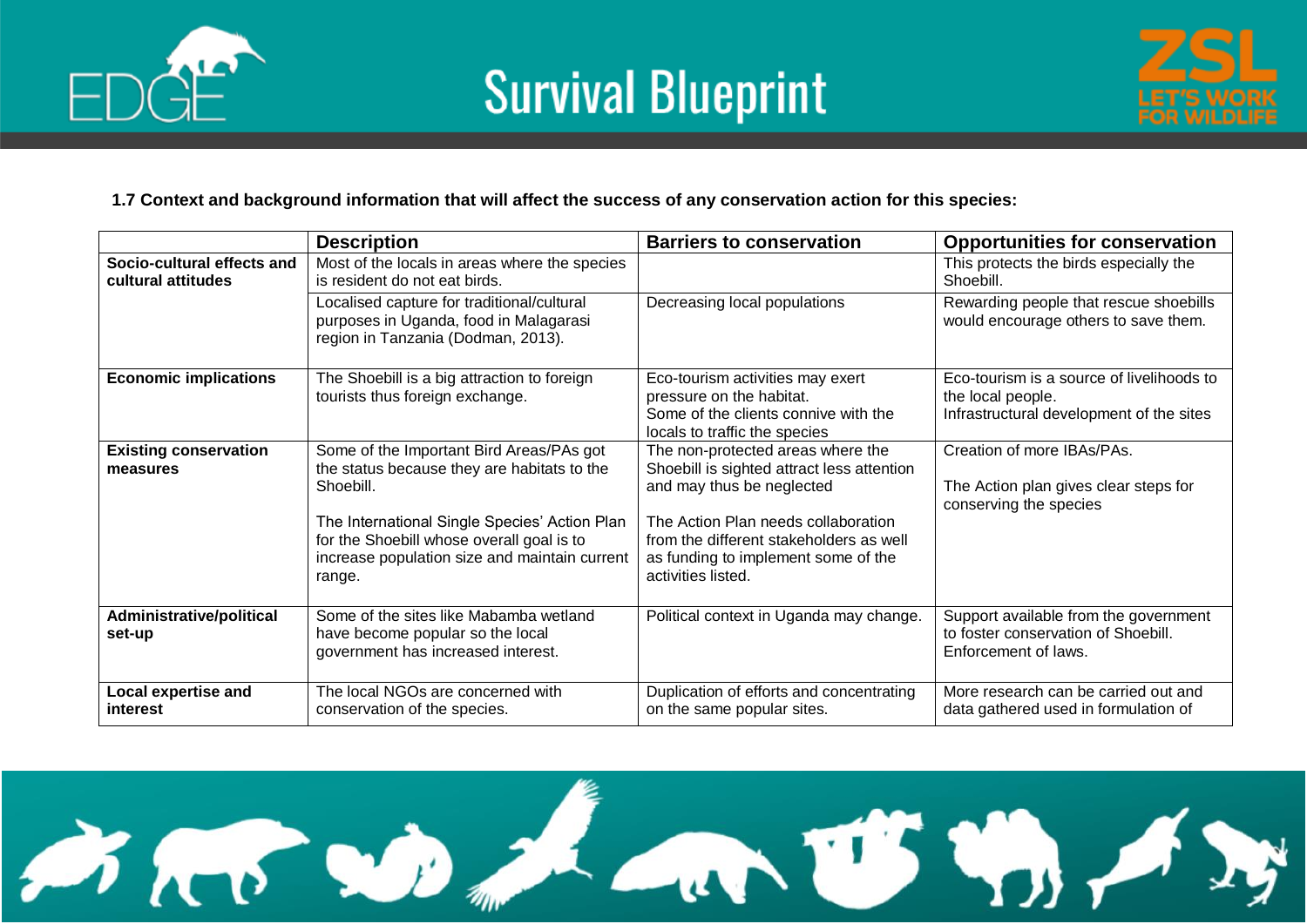





|                  |                                                                                                              |                                                                                                                                                | policies and legislations to protect the<br>species.                |
|------------------|--------------------------------------------------------------------------------------------------------------|------------------------------------------------------------------------------------------------------------------------------------------------|---------------------------------------------------------------------|
|                  | Local people have been trained in monitoring<br>of the species, threats and habitat.                         | This training has however happened in a<br>few of the known sites while the<br>unknown are left out. Lack of monitoring<br>and evaluation lead | Monitoring and reporting of threats by<br>the communities.          |
|                  | Site support groups have been set up in<br>some of the areas where the Shoebill<br>inhabits.                 | Lack of monitoring and evaluation to<br>these groups may make them give up<br>conservation.                                                    | The members of the SSG can monitor<br>the species and give updates. |
| <b>Resources</b> | The species is a charismatic one and always<br>attracts funding.                                             |                                                                                                                                                | Funds available for its conservation.                               |
|                  | Communities in some of the Shoebill habitats<br>are well empowered with knowledge to<br>protect the species. |                                                                                                                                                | Communities are able to safeguard the<br>species.                   |

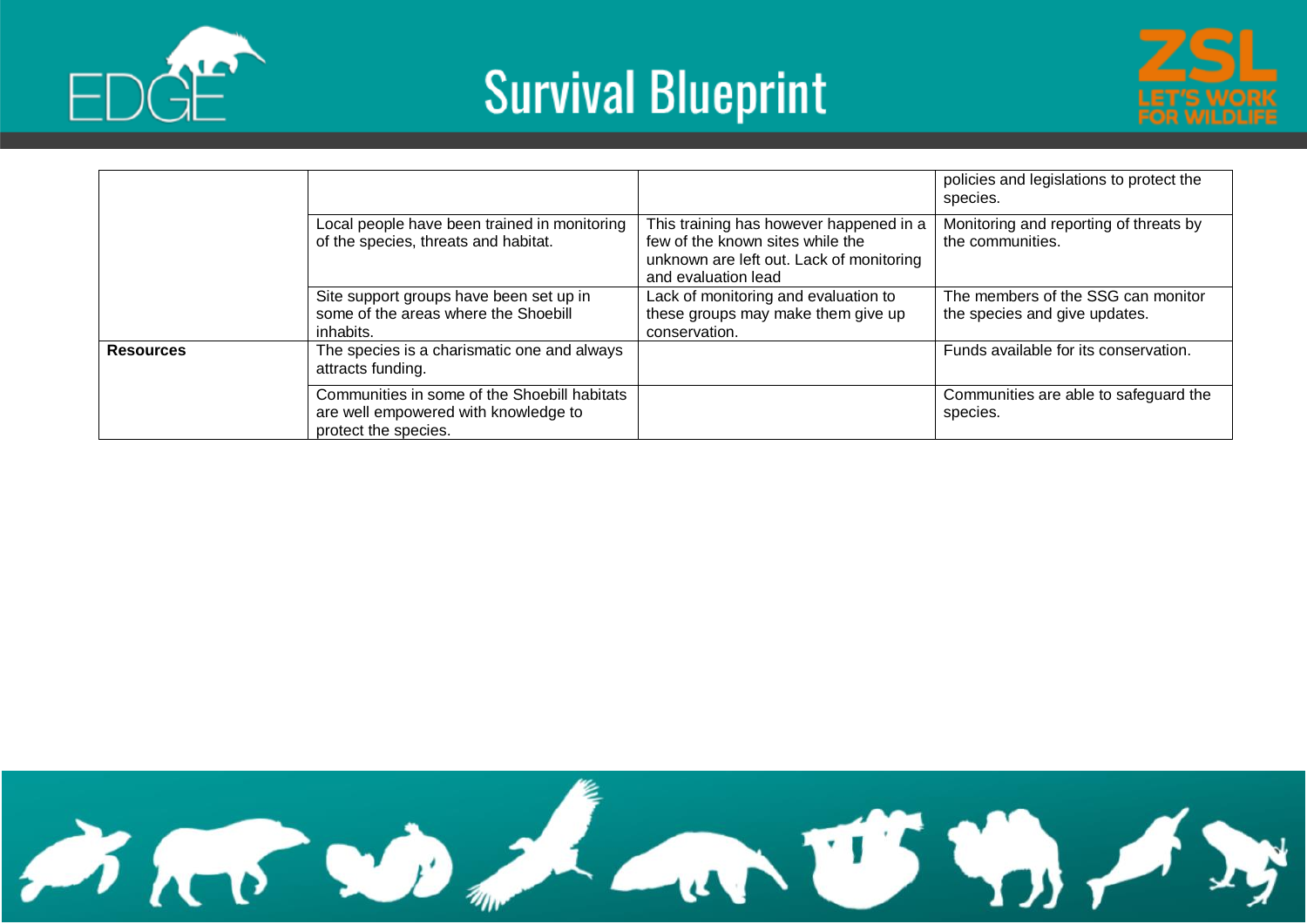





### **2. ACTION PROGRAMME**

| Vision (30-50 years)                                                                                          |                       |
|---------------------------------------------------------------------------------------------------------------|-----------------------|
| A stable population of the Shoebill in all the range states                                                   |                       |
| Goal(s) (5-10 years)                                                                                          |                       |
| An increased population and a stable habitat for the Shoebill in Uganda                                       |                       |
| <b>Objectives</b>                                                                                             | <b>Prioritisation</b> |
|                                                                                                               | (low, medium,         |
|                                                                                                               | high or critical)     |
| Domestication of National Management Action Plan for the Shoebill from the International Species Action Plan. | High                  |
| Discover and document more Shoebill strongholds to reduce pressure on the few that are known                  | <b>High</b>           |
| Create awareness on plight of the Shoebill                                                                    | <b>High</b>           |
| Bridge the knowledge gaps in ecology, distribution, population trends and size, breeding and foraging         | <b>High</b>           |
| requirements                                                                                                  |                       |
| Integrate all groups working on the conservation of the Shoebill                                              | <b>Medium</b>         |
| <b>Habitat Protection</b>                                                                                     | High                  |

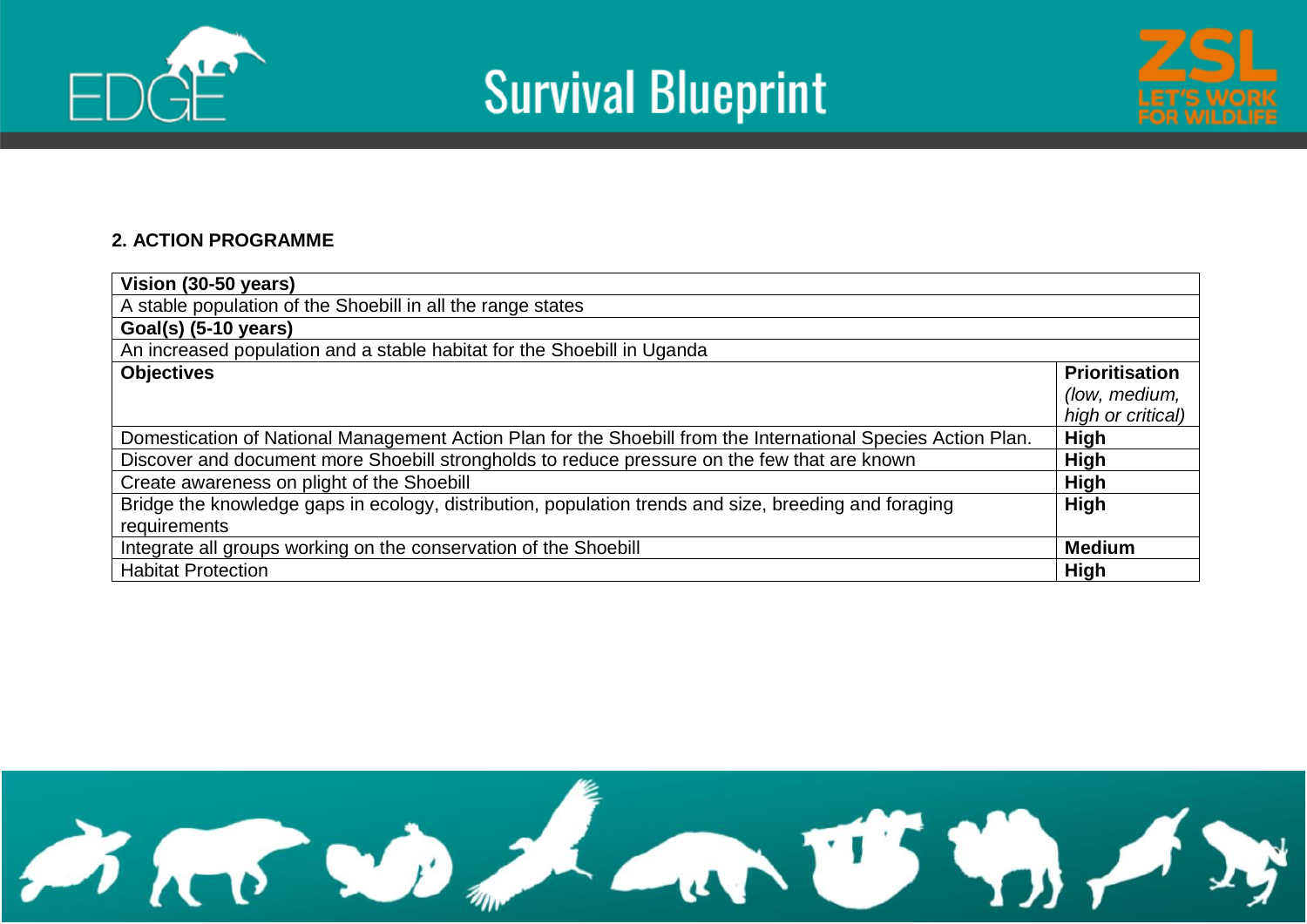



| <b>Activities</b>                                                                                       | Country /<br>region | <b>Priority</b><br>(low,<br>medium, | <b>Associated</b><br>costs<br>(currency) | Time scale | <b>Responsible</b><br><b>stakeholders</b>                                                                                                                                                    | <b>Indicators</b>                                                                                                          | <b>Risks</b>                                                        | <b>Activity type</b>  |
|---------------------------------------------------------------------------------------------------------|---------------------|-------------------------------------|------------------------------------------|------------|----------------------------------------------------------------------------------------------------------------------------------------------------------------------------------------------|----------------------------------------------------------------------------------------------------------------------------|---------------------------------------------------------------------|-----------------------|
|                                                                                                         |                     | high or                             |                                          |            |                                                                                                                                                                                              |                                                                                                                            |                                                                     |                       |
|                                                                                                         |                     | critical)                           |                                          |            |                                                                                                                                                                                              |                                                                                                                            |                                                                     |                       |
|                                                                                                         |                     |                                     |                                          |            |                                                                                                                                                                                              | Objective 1: Domestication of National Management Action Plan for the Shoebill from the International Species Action Plan. |                                                                     |                       |
| Develop site                                                                                            | All range           | Critical                            | 20,000                                   | 10 Years   | The Ministry of                                                                                                                                                                              | <b>Action Plans</b>                                                                                                        | Some states may not be                                              | Species               |
| management plans                                                                                        | states              |                                     | Pounds per                               |            | Tourism, Wildlife                                                                                                                                                                            | developed for each                                                                                                         | ready                                                               | Management            |
| for the critical                                                                                        |                     |                                     | range state                              |            | and Antiquities,                                                                                                                                                                             | state                                                                                                                      |                                                                     |                       |
| Shoebill areas.                                                                                         |                     |                                     |                                          |            | <b>Birdlife</b>                                                                                                                                                                              |                                                                                                                            |                                                                     |                       |
|                                                                                                         |                     |                                     |                                          |            | International,                                                                                                                                                                               |                                                                                                                            |                                                                     |                       |
|                                                                                                         |                     |                                     |                                          |            | Storks and Ibises                                                                                                                                                                            |                                                                                                                            |                                                                     |                       |
|                                                                                                         |                     |                                     |                                          |            | Specialist Group                                                                                                                                                                             |                                                                                                                            |                                                                     |                       |
| Strengthening of<br>laws to minimise<br>human disturbance<br>in critical Shoebill<br>conservation areas | Uganda              | Critical                            | 20,000<br>Pounds                         | 10 Years   | Ministry of Tourism,<br>Wildlife and<br>Antiquities,<br>NatureUganda,<br>Uganda Wildlife<br>Authority (UWA),<br>Local Government,<br><b>Community Site</b><br><b>Support Groups</b><br>(SSG) | Laws put up to guide<br>activities such as eco-<br>tourism activities                                                      | The laws may not be<br>followed                                     | Law and Policy        |
|                                                                                                         |                     |                                     |                                          |            |                                                                                                                                                                                              | Objective 2: Discover and document more Shoebill strongholds to reduce pressure on the few that are known                  |                                                                     |                       |
| Nation-wide survey<br>of all the Shoebill<br>habitats to map<br>occurrence, core<br>breeding areas      | Uganda              | Critical                            | 30,000<br>Pounds                         | 5 Years    | Conservations<br>agencies, Ministry<br>of Tourism Wildlife<br>and Antiquities,<br>Uganda Wildlife<br>Authority (UWA),                                                                        | Up-to-date map<br>showing all the<br>Shoebill sites                                                                        | Knowing all the areas may<br>expose the shoebills to<br>traffickers | Species<br>Management |

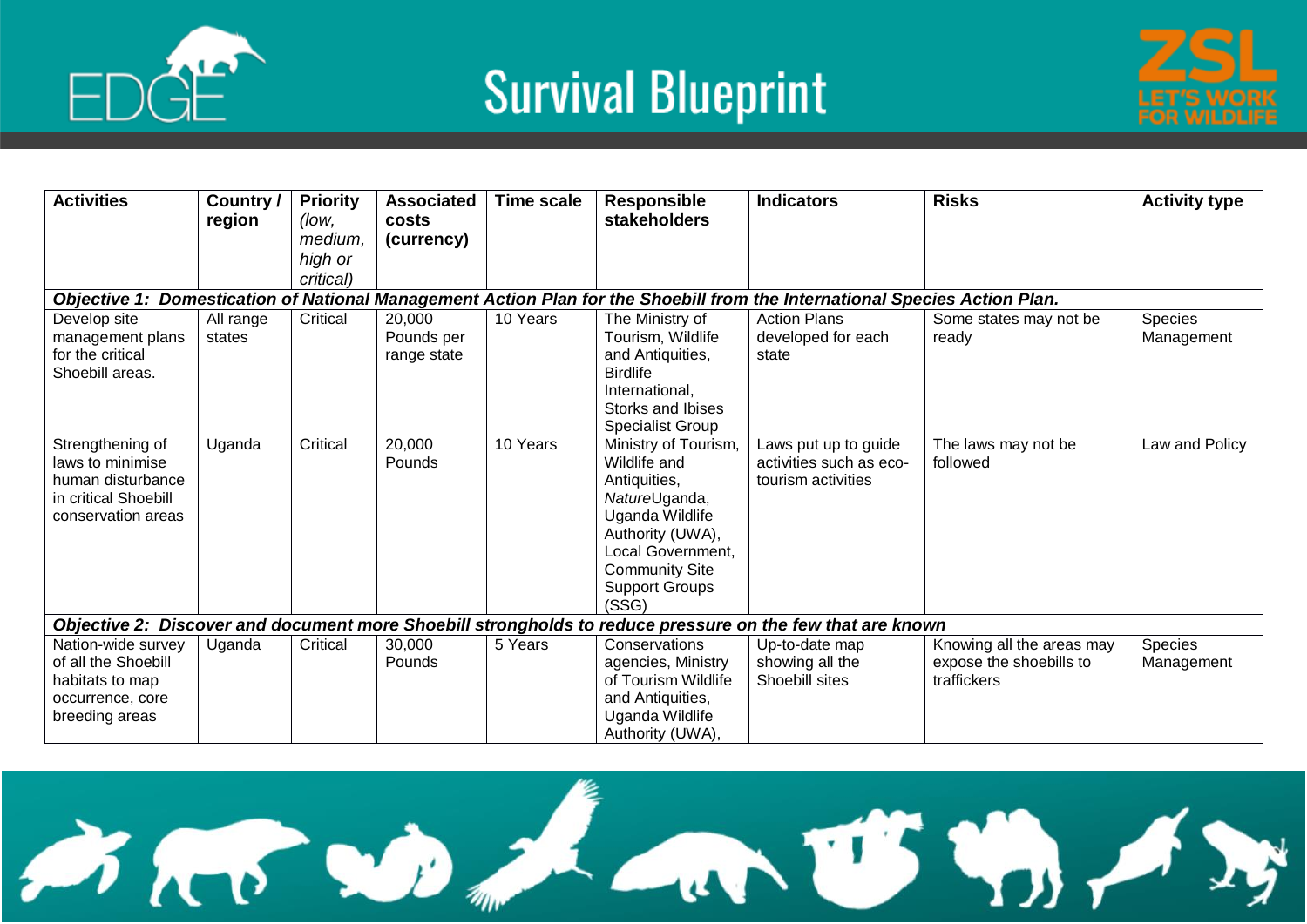



| <b>Habitat Protection</b>                                                                                                                        | All range<br>states                                                                                                              | Critical |                  | >15 years | Conservation<br>agencies and<br>governments in<br>different range<br>states                                                                                            | More habitats<br>protected                                                   |                                                                                                                                                  | Species<br>Management      |  |
|--------------------------------------------------------------------------------------------------------------------------------------------------|----------------------------------------------------------------------------------------------------------------------------------|----------|------------------|-----------|------------------------------------------------------------------------------------------------------------------------------------------------------------------------|------------------------------------------------------------------------------|--------------------------------------------------------------------------------------------------------------------------------------------------|----------------------------|--|
| Upgrade status of<br>Shoebill habitats for<br>example from<br>unprotected to<br>protected areas<br>(Pas)                                         | Uganda                                                                                                                           | High     | 50,000<br>Pounds | 10 Years  | Government<br>agencies such as;<br>Uganda Wildlife<br>Authority (UWA),<br>Ministry of Tourism,<br>wildlife and<br>antiquities<br>(MTWA),<br>Conservation<br>NGOs, IUCN | Increased number of<br>PAs with Shoebills                                    | Upgrading of sites involves<br>beaucratic tendencies<br>which cause delays. It is a<br>long process and may<br>involve a lot of<br>consultations | Species<br>Management      |  |
| Objective 3: Create awareness on plight of the Shoebill                                                                                          |                                                                                                                                  |          |                  |           |                                                                                                                                                                        |                                                                              |                                                                                                                                                  |                            |  |
| Conduct national<br>awareness<br>campaigns<br>targeting the<br>different<br>stakeholders from<br>tour operators, to<br>tourists, local<br>people | Uganda                                                                                                                           | High     | 10,000<br>Pounds | 10 Years  | Conservation<br>agencies such as<br>Nature Uganda,<br>UWA, MTWA                                                                                                        | Reduced threats                                                              | inaccessibility of some<br>areas.                                                                                                                | Education and<br>awareness |  |
|                                                                                                                                                  | Objective 4: Bridge the knowledge gaps in ecology, distribution, population trends and size, breeding and foraging requirements. |          |                  |           |                                                                                                                                                                        |                                                                              |                                                                                                                                                  |                            |  |
| Convene a Shoebill<br>working group for<br>Uganda                                                                                                | All range<br>states                                                                                                              | High     | 40,000<br>Pounds | 5 years   | <b>IUCN, Birdlife</b><br>International,<br>Conservation<br>agencies                                                                                                    | A group committed to<br>conservation of the<br>species set up and<br>running | Not all stakeholders are<br>willing or able to attend and<br>contribute                                                                          | Improving<br>Knowledge     |  |

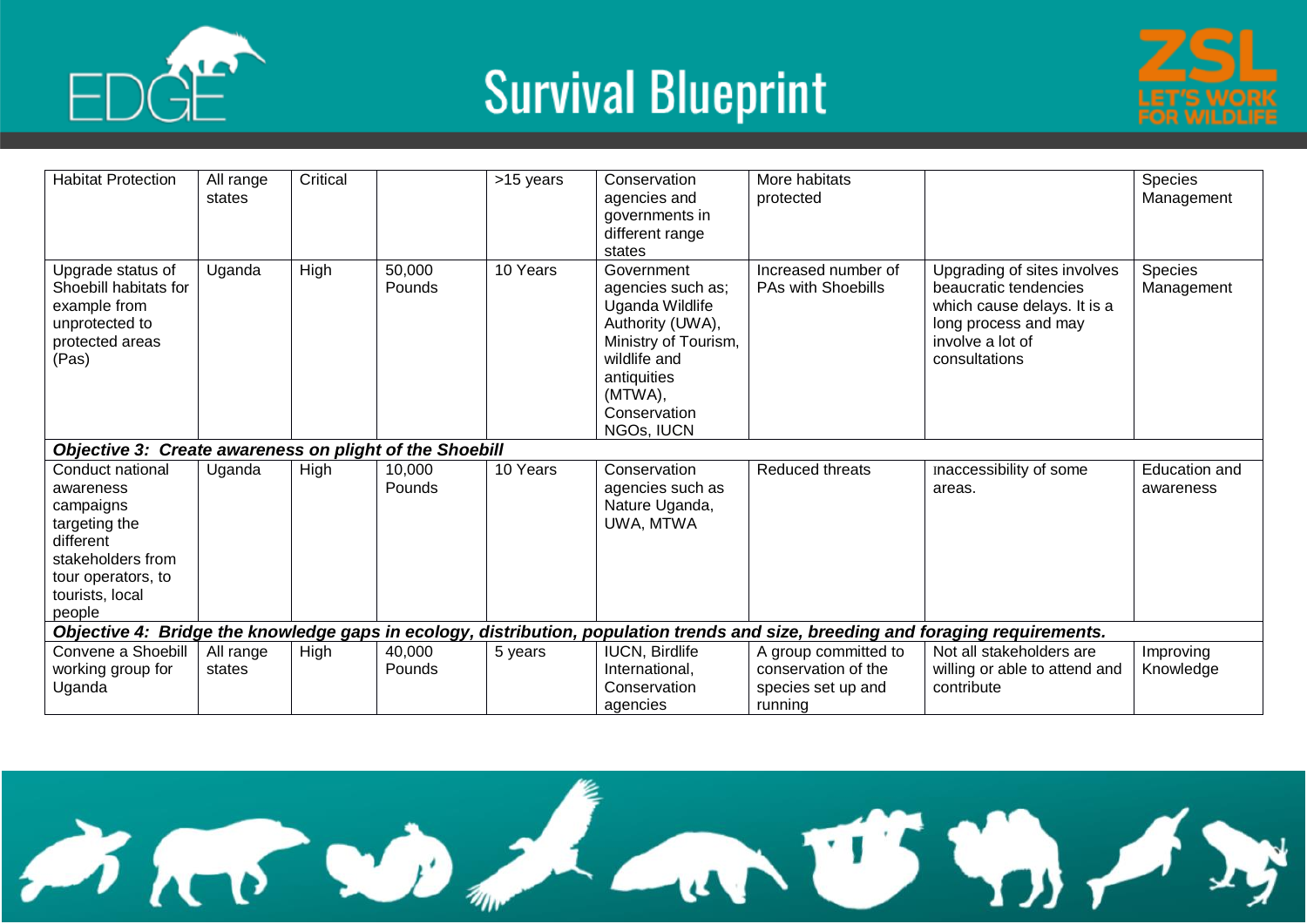





| <b>Regular Monitoring</b><br>of populations<br>across the range<br>states                                                                                                        | All range<br>states  | Critical | 80,000<br>Pounds per<br>vear | Over 50<br>years | <b>Birdlife</b><br>International<br>Partners in all<br>range states,                                                   | <b>Estimates of</b><br>populations known and<br>reports written |                                                                                                          | Species'<br>Management<br>Capacity<br><b>Building</b><br>Improving<br>knowledge |
|----------------------------------------------------------------------------------------------------------------------------------------------------------------------------------|----------------------|----------|------------------------------|------------------|------------------------------------------------------------------------------------------------------------------------|-----------------------------------------------------------------|----------------------------------------------------------------------------------------------------------|---------------------------------------------------------------------------------|
| Extensive research<br>on ecology of the<br>Shoebill to find out<br>the core breeding<br>areas, distribution                                                                      | Uganda               | Critical | 30,000<br>Pounds             | 10 Years         | <b>IUCN, Birdlife</b><br>International,                                                                                |                                                                 |                                                                                                          | Improving<br>Knowledge.<br>Capacity<br>building.<br>Species'<br>Management      |
| Objective 5: Integrate all groups working on the conservation of the Shoebill                                                                                                    |                      |          |                              |                  |                                                                                                                        |                                                                 |                                                                                                          |                                                                                 |
| Stakeholder<br>mapping for all<br>those doing work<br>on the Shoebill                                                                                                            | All ranger<br>states | High     | 50,000<br>Pounds             | 5 years          | <b>Birdlife</b><br>International, Stork,<br>Ibis and Spoonbill<br>specialist Group<br>(IUCN),<br>Conservation<br>NGOs, | Stakeholder network<br>fully understood                         |                                                                                                          | Species'<br>Management                                                          |
| Stakeholder<br>workshop for all<br>range states to<br>report on progress<br>of the actions<br>proposed in the<br>International Single<br>species action plan<br>for the Shoebill | All range<br>states  | High     | 75,000<br>Pounds             | 5 Years          | <b>Birdlife</b><br>International, Stork,<br>Ibis and Spoonbill<br>specialist Group<br>(IUCN),<br>Conservation<br>NGOs, | Reports from different<br>Countries                             | The costs of organising the<br>workshop may be too high.<br>Some of the range states<br>may not make it. | Species'<br>Management                                                          |